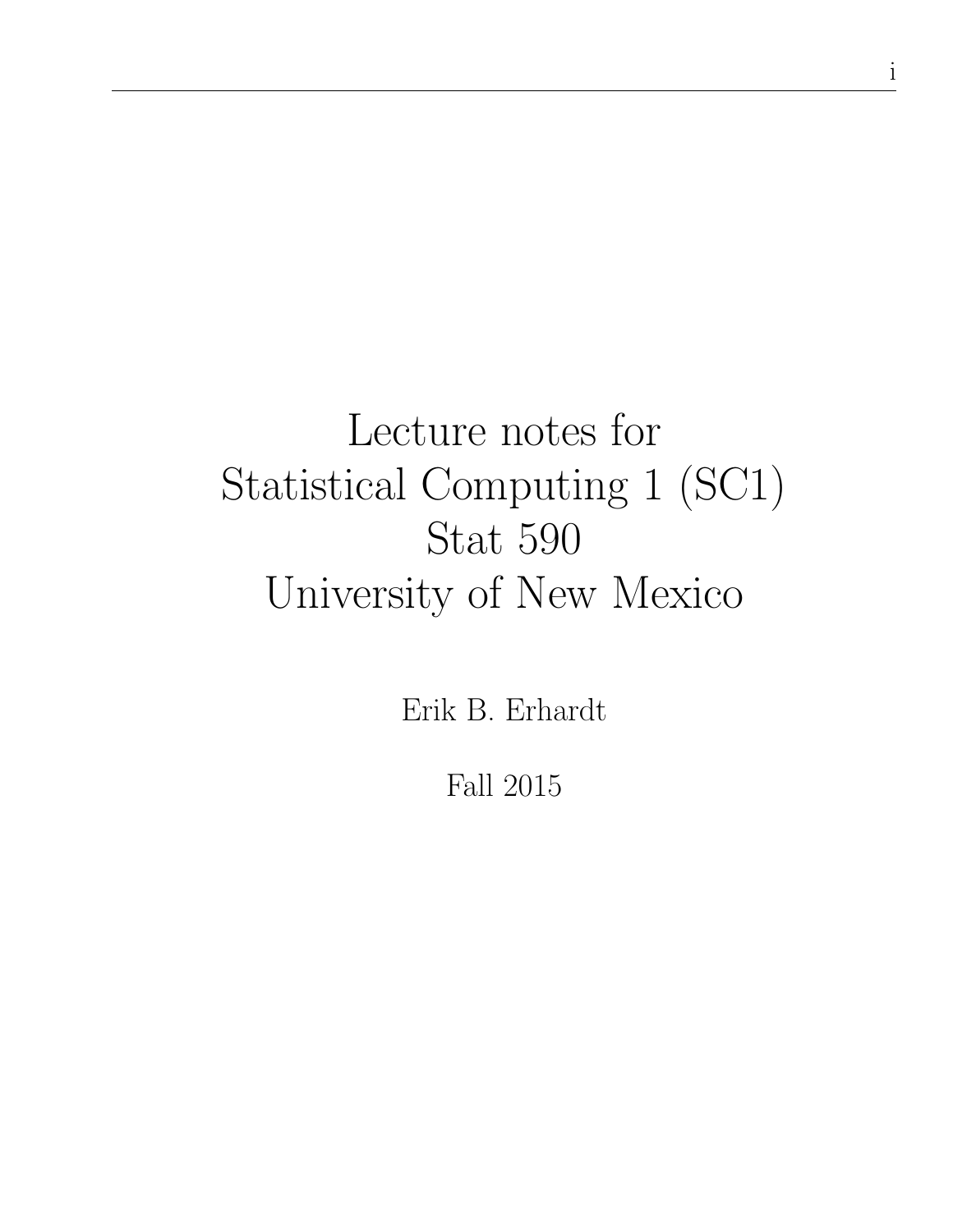# Contents

1  $\rm \, LFT_1K$  and R  $\rm \,$  1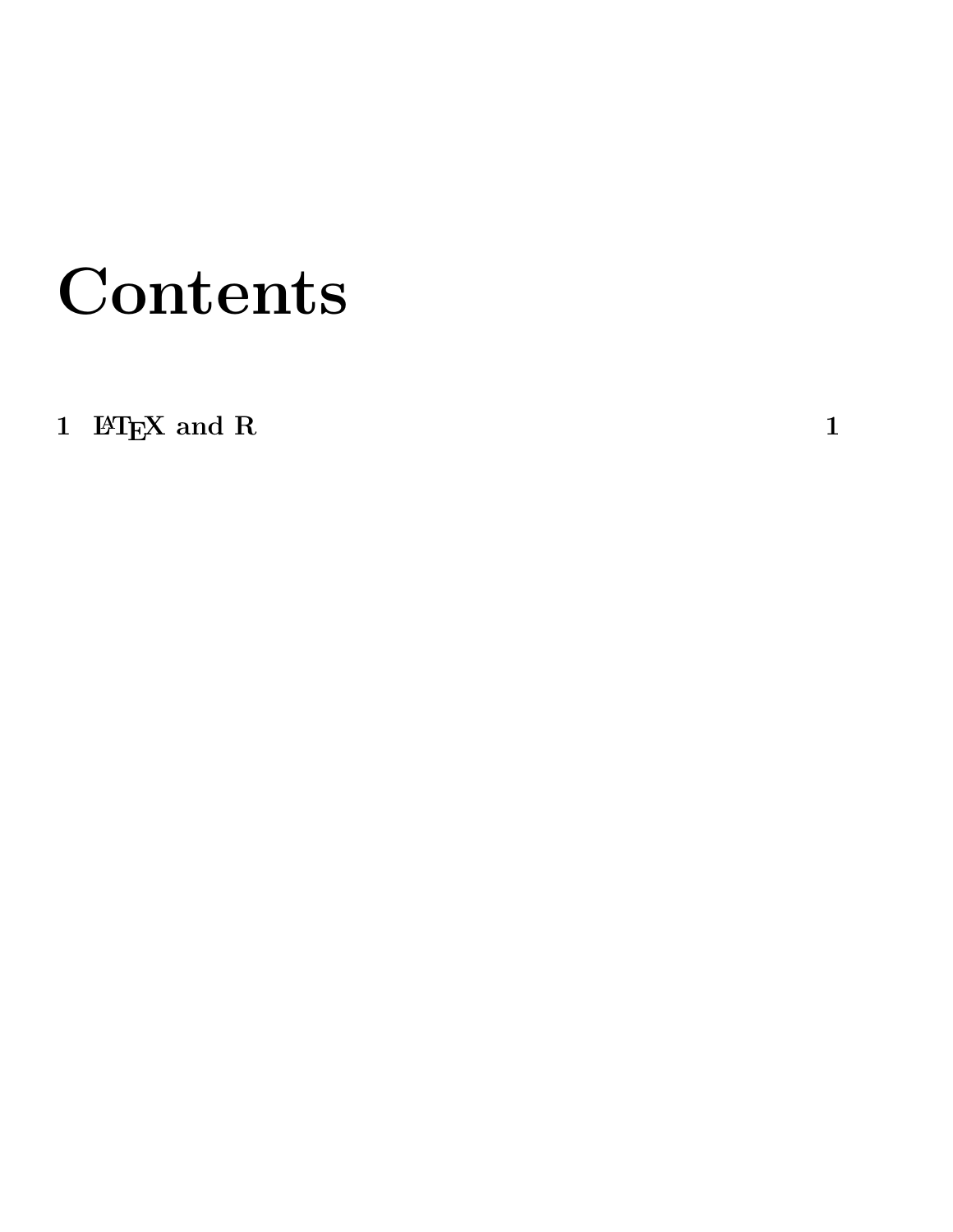# Chapter 1  $\operatorname{BTr} X$  and  $R$

# Welcome! About me

I'm an Assistant Professor of Statistics here at UNM. Sometimes, I'm also the Director of the Statistics Consulting Clinic: www.stat.unm.edu/~clinic

# Syllabus

Tools

Computer: Windows/Mac/Linux

Software: L<sup>AT</sup>EX, R, text editor (Rstudio)

**Brain:** scepticism, curiosity, organization

planning, execution, clarity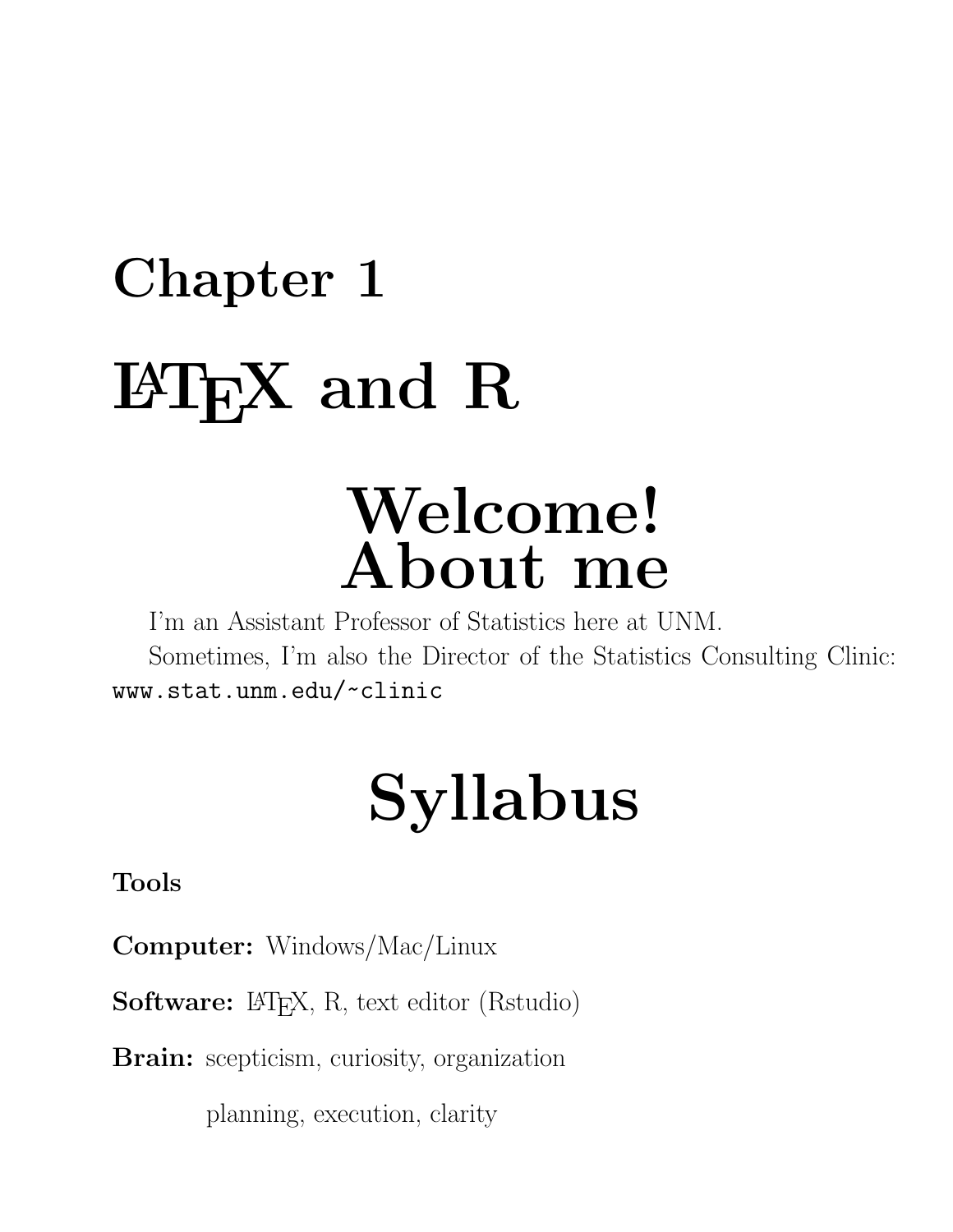# Syllabus

http: // statacumen. com/ teaching/ sc1

- Step  $0$
- Tentative timetable
- Grading
- Homework

# Statistics can be challenging

because

we operate at the higher levels of Bloom's Taxonomy en.wikipedia.

# org/wiki/Bloom's\_Taxonomy

1. \* Create/synthesize

| 2. $*$ Evaluate | Analyze | Evaluate          | Create |
|-----------------|---------|-------------------|--------|
| 3. $*$ Analyze  |         | Apply             |        |
| 4. Apply        |         | <b>Understand</b> |        |
| 5. Understand   |         | Remember          |        |

# 6. Remember This, week: Reproducible research

The goal of reproducible research is to tie specific instructions to data analysis and experimental data so that scholarship can be recreated, better understood, and verified.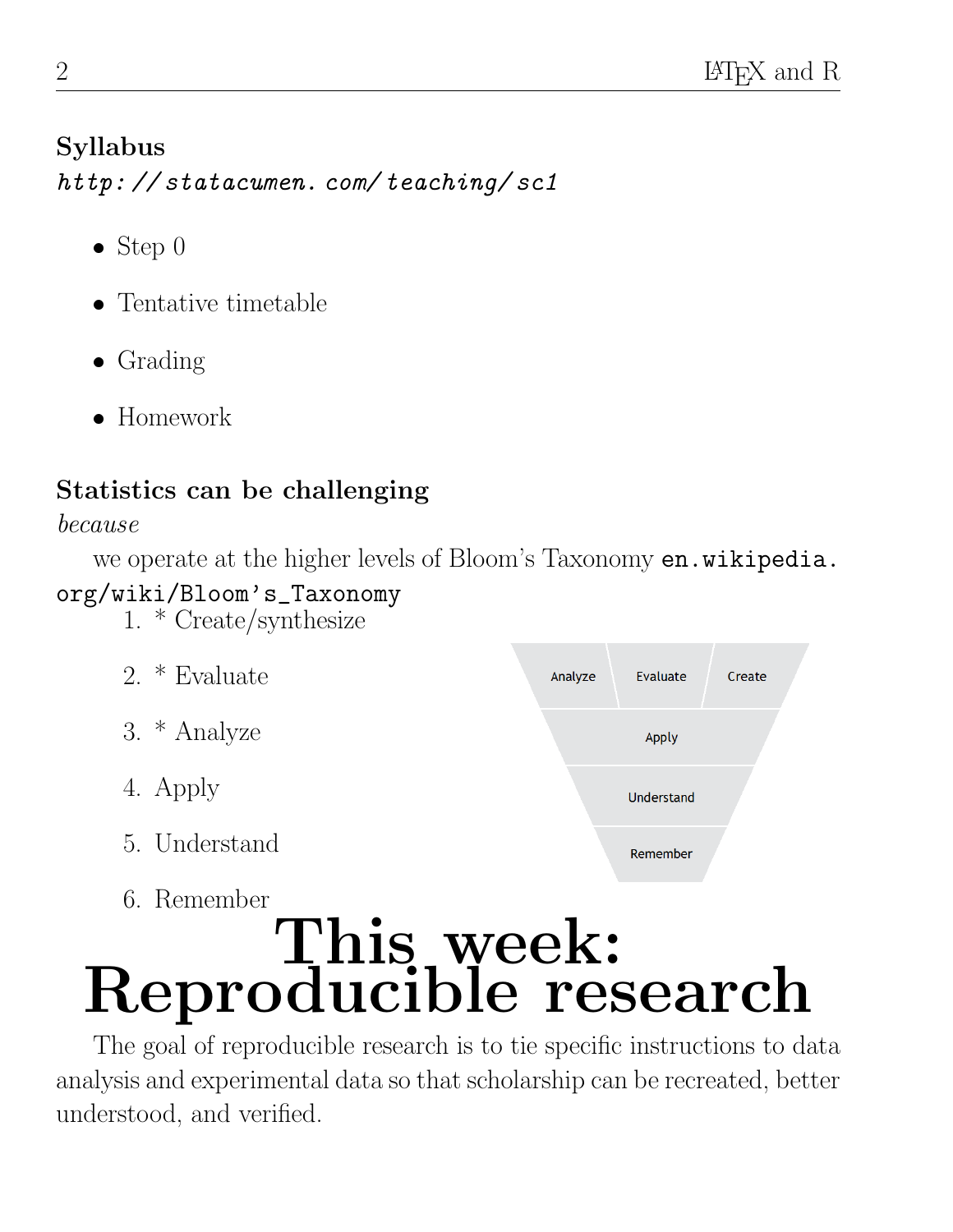```
Formula: success = \text{LATEX} + R + \text{knitr} (Sweave)
```
# http://cran.r-project.org/web/views/ReproducibleResearch.html Rstudio

# Rstudio

# Setup

Install LAT<sub>EX</sub>, R, and Rstudio on your computer, as outlined at the top of the course webpage.

# Rstudio

Quick tour (I changed my background to black for stealth coding at night)

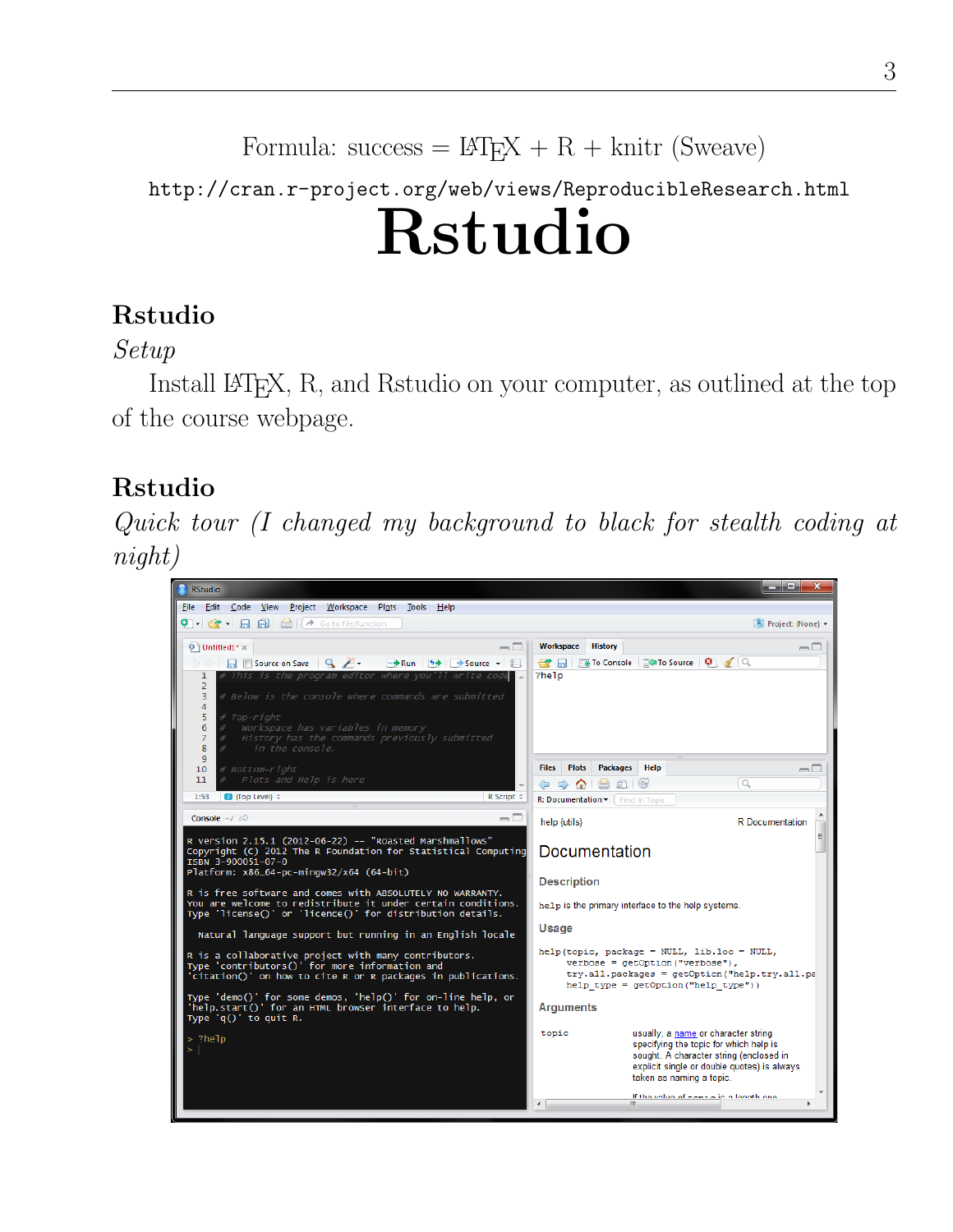# Rstudio

Quick tour

Learning the keyboard shortcuts will make your life more wonderful.

#### **Rstudio**

#### **Keyboard Shortcuts**

#### **Console**

| <b>Description</b>                       | <b>Windows &amp; Linux</b> | Mac           |
|------------------------------------------|----------------------------|---------------|
| Move cursor to Console                   | $Ctrl + 2$                 | $Ctrl + 2$    |
| Clear console                            | $Ctrl + I$                 | Command+L     |
| Move cursor to beginning of line         | Home                       | Command+Left  |
| Move cursor to end of line               | End                        | Command+Right |
| Navigate command history                 | Up/Down                    | Up/Down       |
| Popup command history                    | Ctrl+Up                    | Command+Up    |
| Interrupt currently executing<br>command | <b>Esc</b>                 | <b>Esc</b>    |
| Change working directory                 | Ctrl+Shift+K               | Ctrl+Shift+K  |

(Under Help menu)

# Introduction to R R building blocks

#### R as calculator

```
# Arithmetic
2 * 10## [1] 20
1 + 2## [1] 3
# Order of operations is preserved
1 + 5 * 10## [1] 51
(1 + 5) * 10## [1] 60
# Exponents use the ^ symbol
2 \hat{5}
```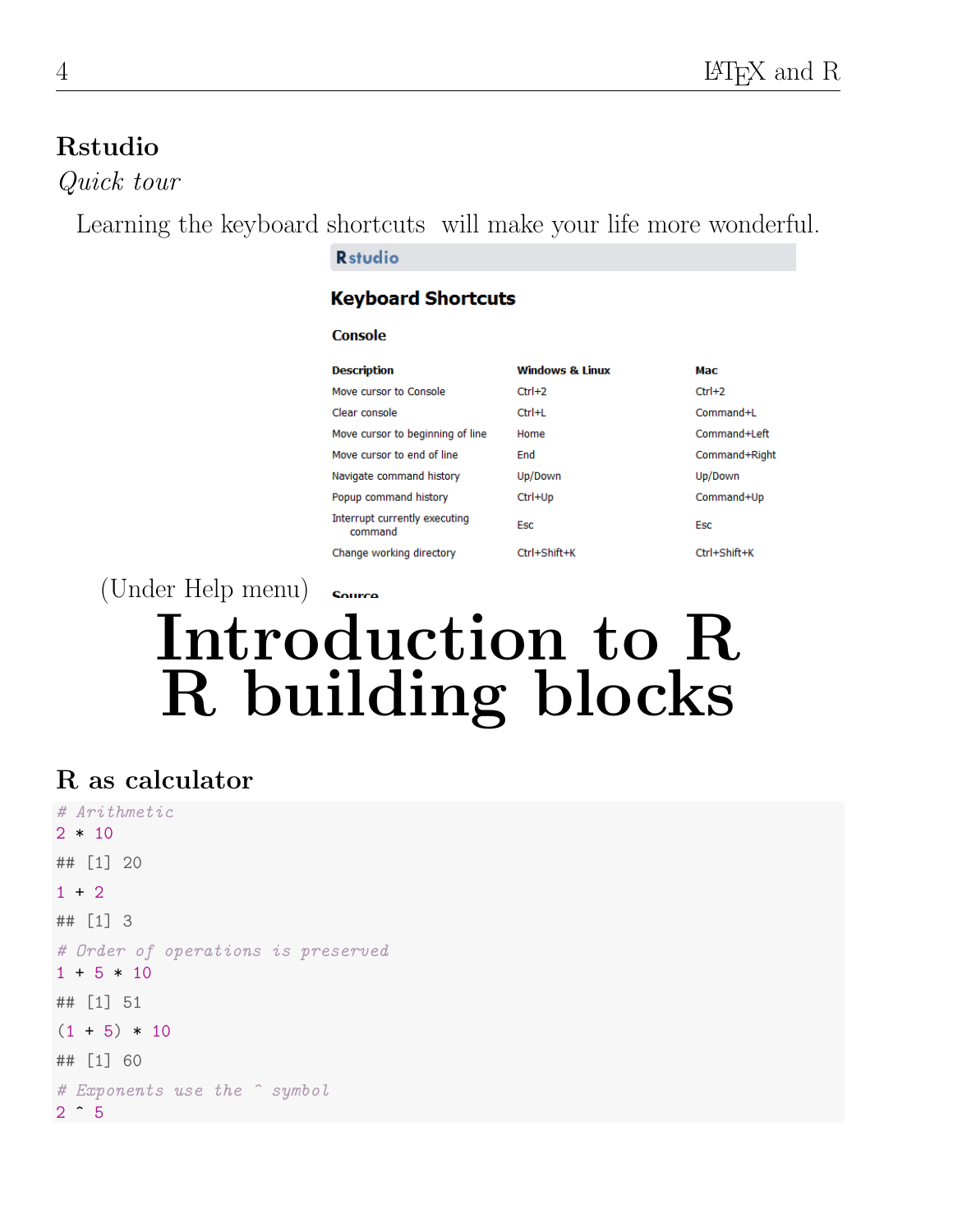## [1] 32  $4 \t(1/2)$ ## [1] 2

#### Vectors

```
# Create a vector with the c (short for combine) function
c(1, 4, 6, 7)## [1] 1 4 6 7
c(1:5, 10)## [1] 1 2 3 4 5 10
# or use a function
# (seq is short for sequence)
seq(1, 10, by = 2)## [1] 1 3 5 7 9
seq(0, 50, length = 11)
## [1] 0 5 10 15 20 25 30 35 40 45 50
seq(1, 50, length = 11)## [1] 1.0 5.9 10.8 15.7 20.6 25.5 30.4 35.3 40.2 45.1 50.0
1:10 # short hand for seq(1, 10, by = 1), or just
## [1] 1 2 3 4 5 6 7 8 9 10
seq(1, 10)
## [1] 1 2 3 4 5 6 7 8 9 10
5:1
## [1] 5 4 3 2 1
```
#### Assign variables

```
# Assign a vector to a variable with \leqa \le -1:5a
## [1] 1 2 3 4 5
b \leq - \text{seq}(15, 3, \text{length} = 5)b
## [1] 15 12 9 6 3
c \leftarrow a*b\mathsf C## [1] 15 24 27 24 15
```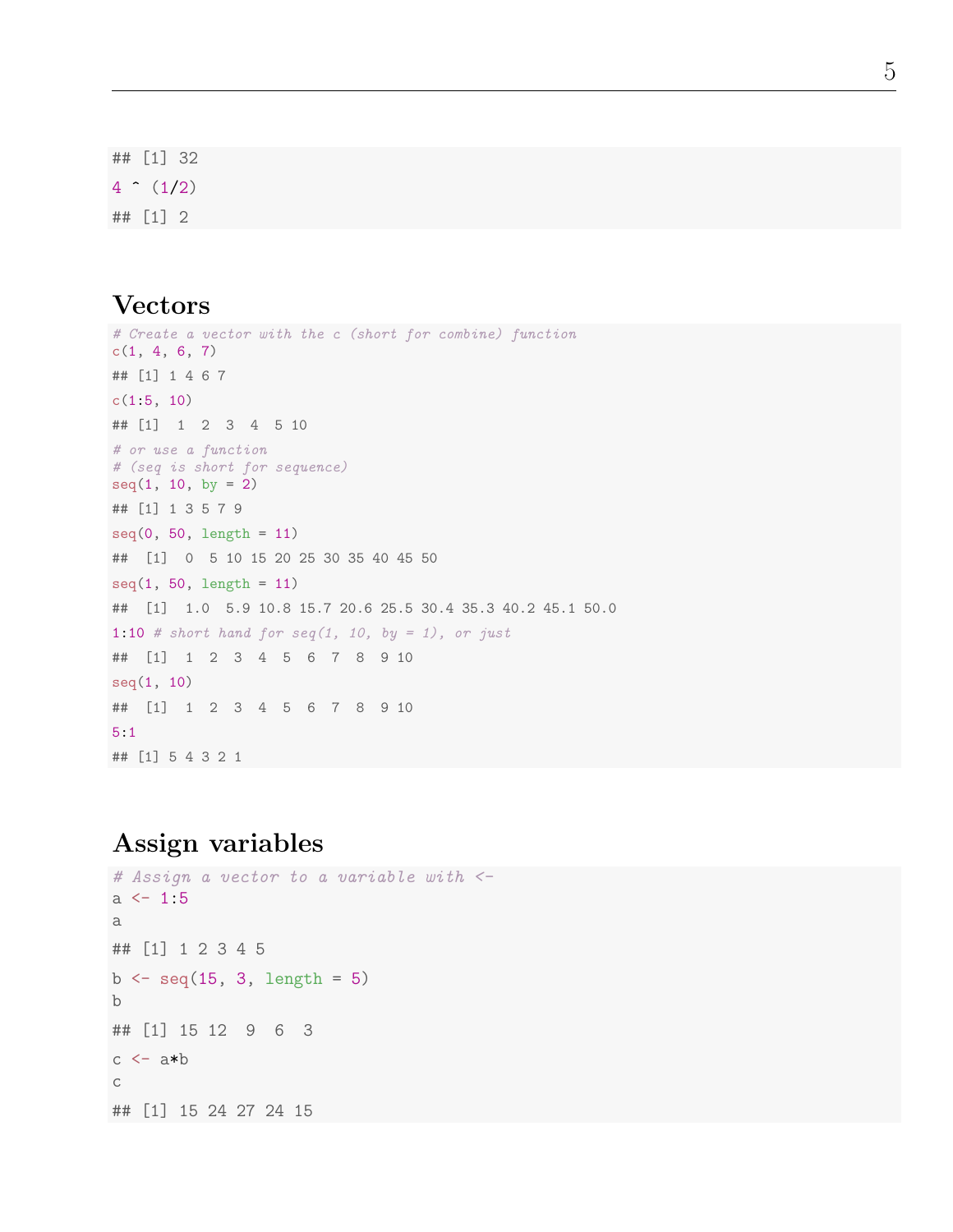#### Basic functions

# Lots of familiar functions work a ## [1] 1 2 3 4 5 sum(a) ## [1] 15 prod(a) ## [1] 120 mean(a) ## [1] 3 sd(a) ## [1] 1.581139 var(a) ## [1] 2.5  $min(a)$ ## [1] 1 median(a) ## [1] 3 max(a) ## [1] 5 range(a) ## [1] 1 5

#### Extracting subsets

```
# Specify the indices you want in the square brackets []
a \leftarrow seq(0, 100, by = 10)# blank = include all
a
## [1] 0 10 20 30 40 50 60 70 80 90 100
a[]
## [1] 0 10 20 30 40 50 60 70 80 90 100
# integer +=include, 0=include none, -=exclude
a[5]
## [1] 40
a[c(2, 4, 6, 8)]## [1] 10 30 50 70
a[0]
## numeric(0)
a[-c(2, 4, 6, 8)]## [1] 0 20 40 60 80 90 100
```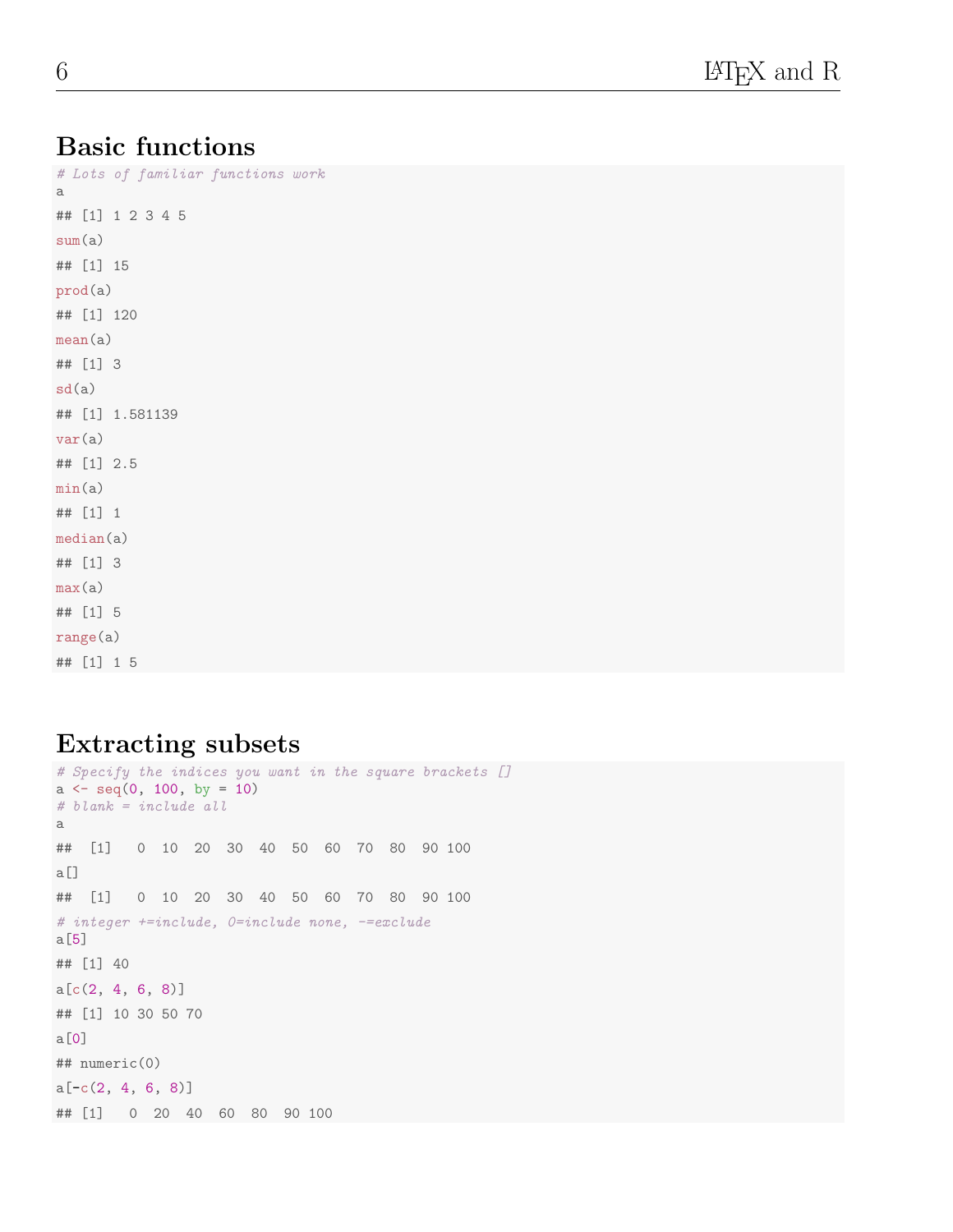```
a[c(1, 1, 1, 6, 6, 9)] # subsets can be bigger
## [1] 0 0 0 50 50 80
a[c(1,2)] <- c(333, 555) # update a subset
a
## [1] 333 555 20 30 40 50 60 70 80 90 100
```
#### True/False

a

## [1] 333 555 20 30 40 50 60 70 80 90 100  $(a > 50)$ ## [1] TRUE TRUE FALSE FALSE FALSE FALSE TRUE TRUE TRUE TRUE TRUE  $a[(a > 50)]$ ## [1] 333 555 60 70 80 90 100  $!(a > 50)$  # ! negates (flips) TRUE/FALSE values ## [1] FALSE FALSE TRUE TRUE TRUE TRUE FALSE FALSE FALSE FALSE FALSE  $a[!(a > 50)]$ ## [1] 20 30 40 50

#### Comparison functions

```
\# < > <= >= \; := \; := \; \%in^{\prime\prime}_{\;\;}a
## [1] 333 555 20 30 40 50 60 70 80 90 100
# equal to
a[(a == 50)]## [1] 50
# equal to
a[(a == 55)]## numeric(0)
# not equal to
a[(a := 50)]## [1] 333 555 20 30 40 60 70 80 90 100
# greater than
a[(a > 50)]## [1] 333 555 60 70 80 90 100
# less than
a[(a \; 50)]## [1] 20 30 40
# less than or equal to
a[(a \le 50)]## [1] 20 30 40 50
```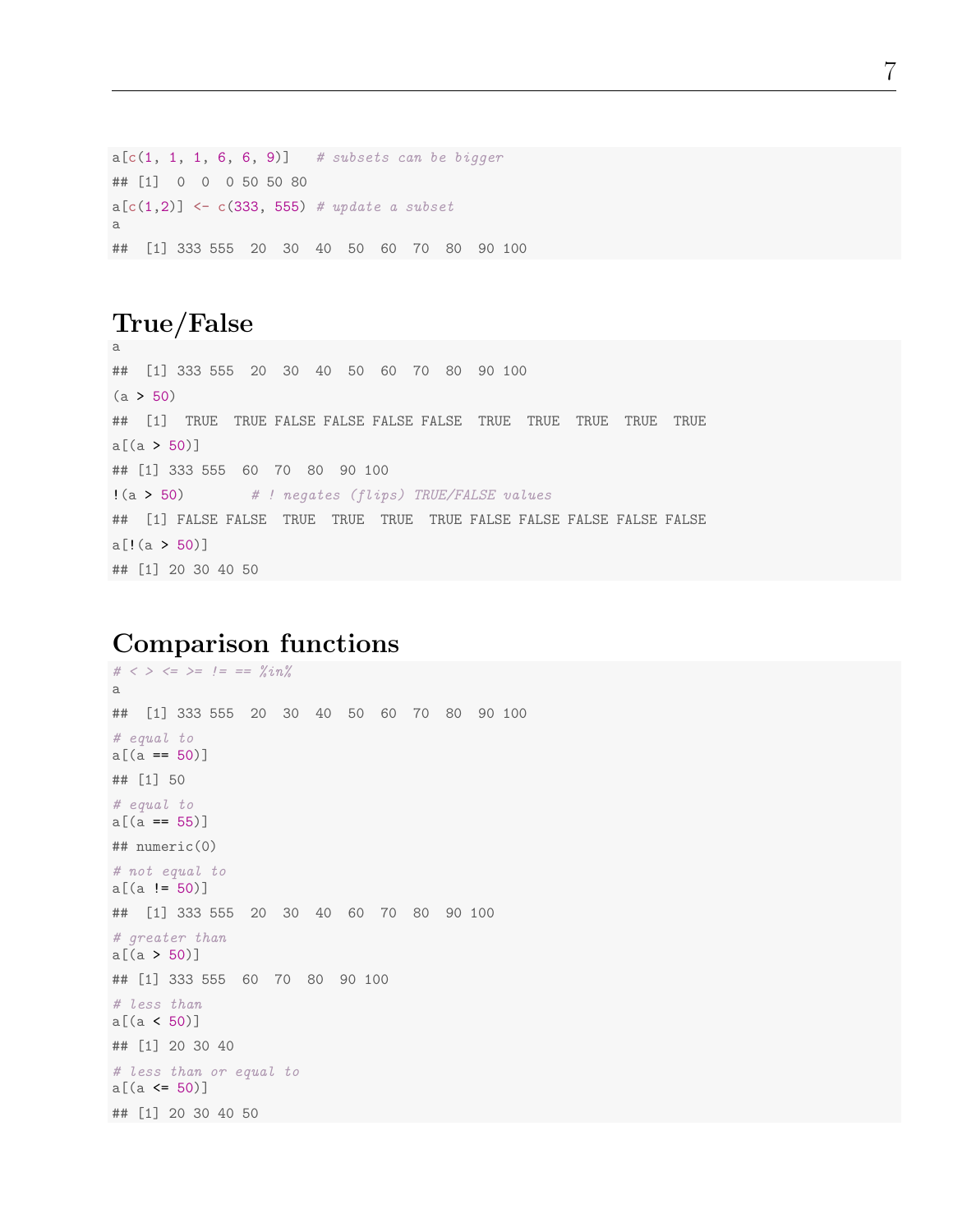# which values on left are in the vector on right  $(c(10, 14, 40, 60, 99)$  %in% a) ## [1] FALSE FALSE TRUE TRUE FALSE

#### Boolean operators

# & and, | or, ! not a ## [1] 333 555 20 30 40 50 60 70 80 90 100  $a[(a \rangle = 50) \& (a \langle = 90 \rangle]$ ## [1] 50 60 70 80 90  $a[(a \lt 50) \mid (a \gt 100)]$ ## [1] 333 555 20 30 40  $a[(a < 50) | (a > 100)]$ ## [1] 20 30 40 50 60 70 80 90 100  $a[(a \succ 50) & (a \succ 90)]$ ## [1] 333 555 100

#### Missing values

```
# NA (not available) means the value is missing.
# Any calculation involving NA will return an NA by default
NA + 8
## [1] NA
3 * NA
## [1] NA
mean(c(1, 2, NA))## [1] NA
# Many functions have an na.rm argument (NA remove)
mean(c(NA, 1, 2), na.rm = TRUE)## [1] 1.5
sum(c(NA, 1, 2))## [1] NA
sum(c(NA, 1, 2), na.rm = TRUE)## [1] 3
```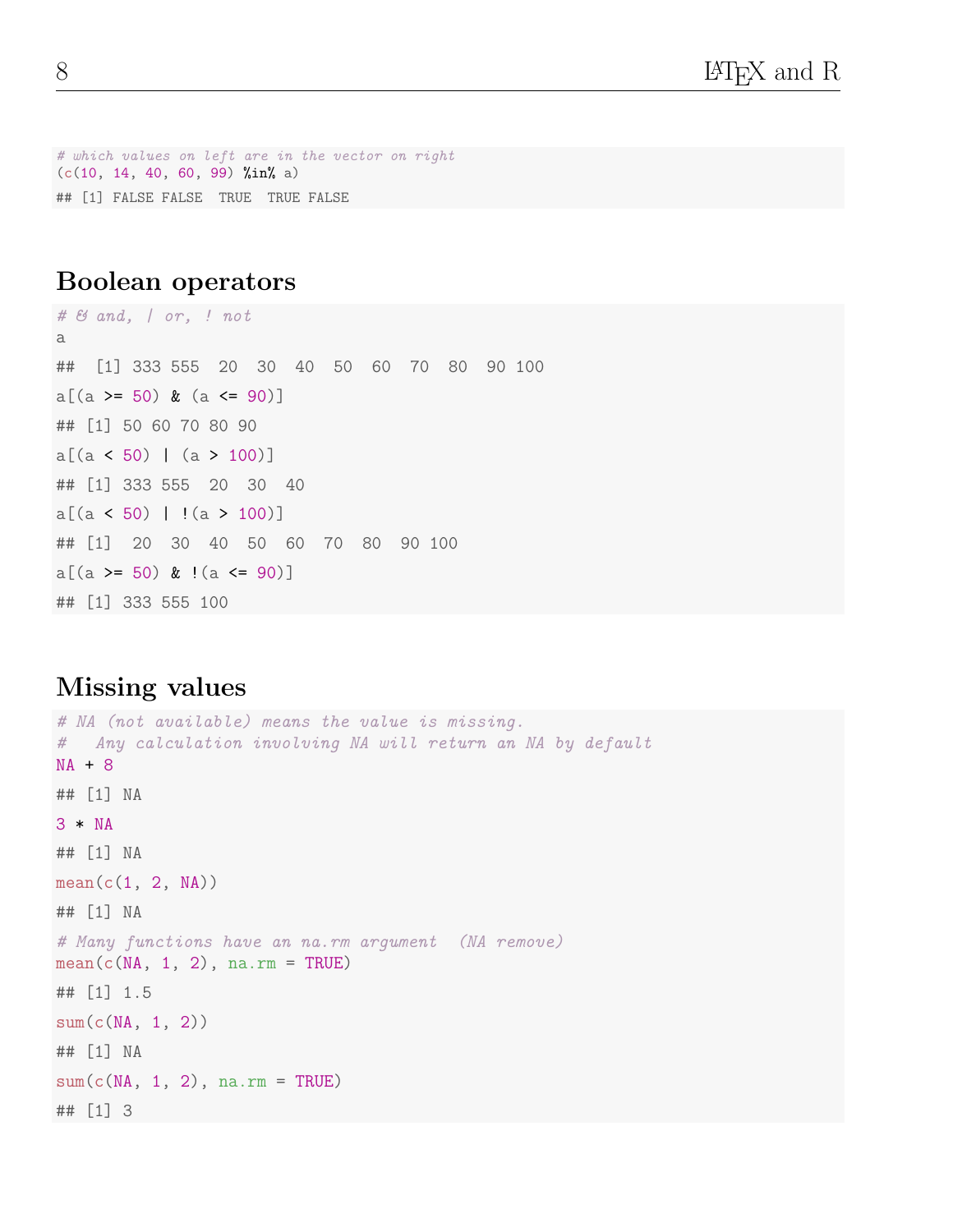#### Missing values

```
# Or you can remove them yourself
a \leftarrow c(NA, 1:5, NA)a
## [1] NA 1 2 3 4 5 NA
a[!is.na(a)]
## [1] 1 2 3 4 5
a
## [1] NA 1 2 3 4 5 NA
# To save the results of removing the NAs, reassign
# write over variable a and the
# previous version is gone forever!
a \leftarrow a[!is.na(a)]
a
## [1] 1 2 3 4 5
```
### Ch 0, R building blocks

 $Q1$ What value will R return for  $z$ ?  $x \le -3:7$  $y \leftarrow x[c(1, 2)] + x[-c(1:3)]$  $z \leftarrow \text{prod}(y)$ z

#### A 99

#### B 20

C 91

#### D 54

#### E NA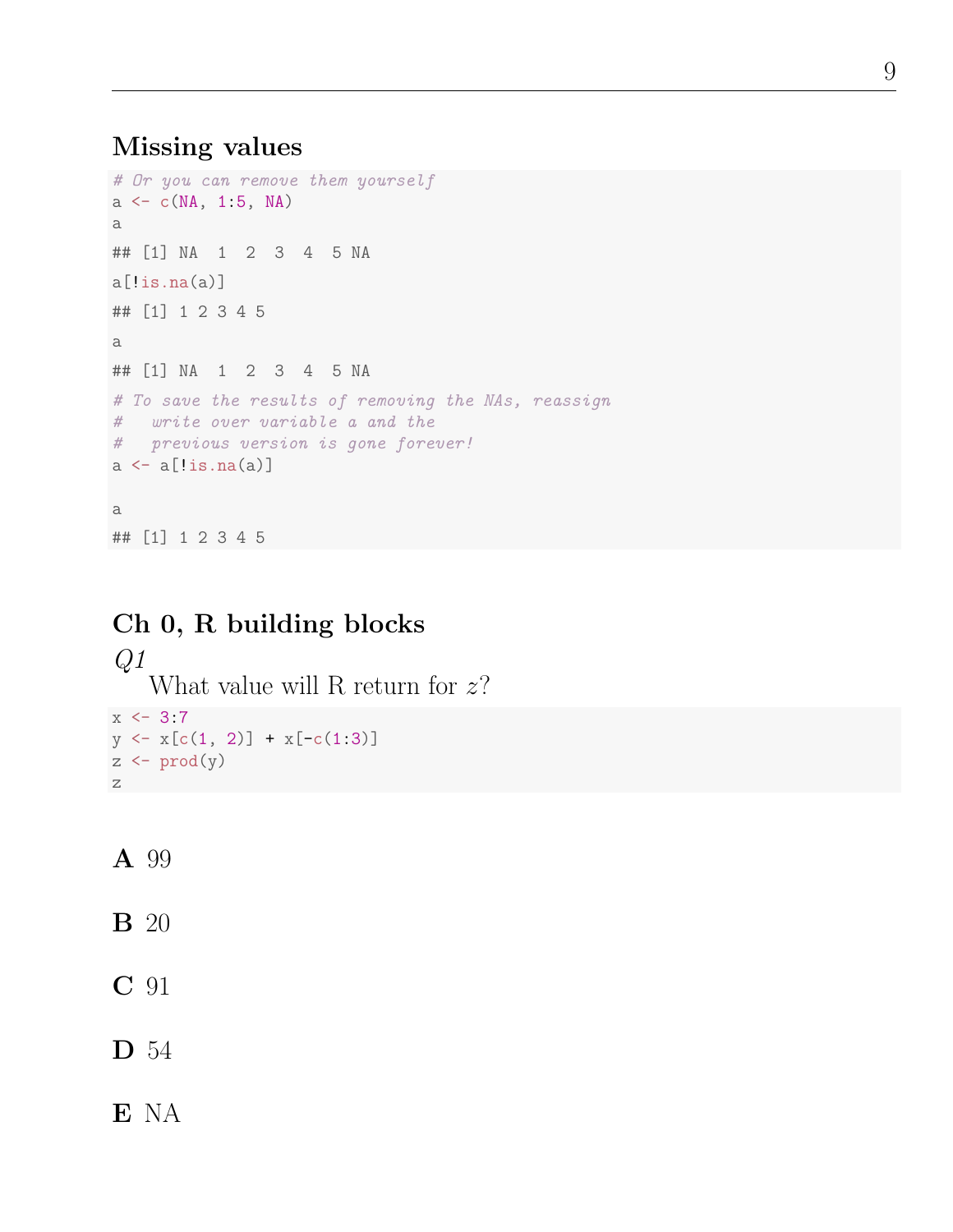### R building blocks 1

Answer

```
x \leftarrow 3:7x
## [1] 3 4 5 6 7
x[c(1, 2)]## [1] 3 4
x[-c(1:3)]## [1] 6 7
y \leftarrow x[c(1, 2)] + x[-c(1:3)]y
## [1] 9 11
z \leftarrow \text{prod}(y)z
## [1] 99
```
# Ch 0, R building blocks

 $Q2$ What value will R return for  $z$ ?  $x \leftarrow \text{seq}(-3, 3, \text{ by } = 2)$  $a \leftarrow x[(x > 0)]$  $b \leftarrow x[(x \leftarrow 0)]$  $z \leftarrow a[1] - b[2]$ 

 $A -2$ 

z

 $\mathbf{B}$  0

C 1

D 2

E 6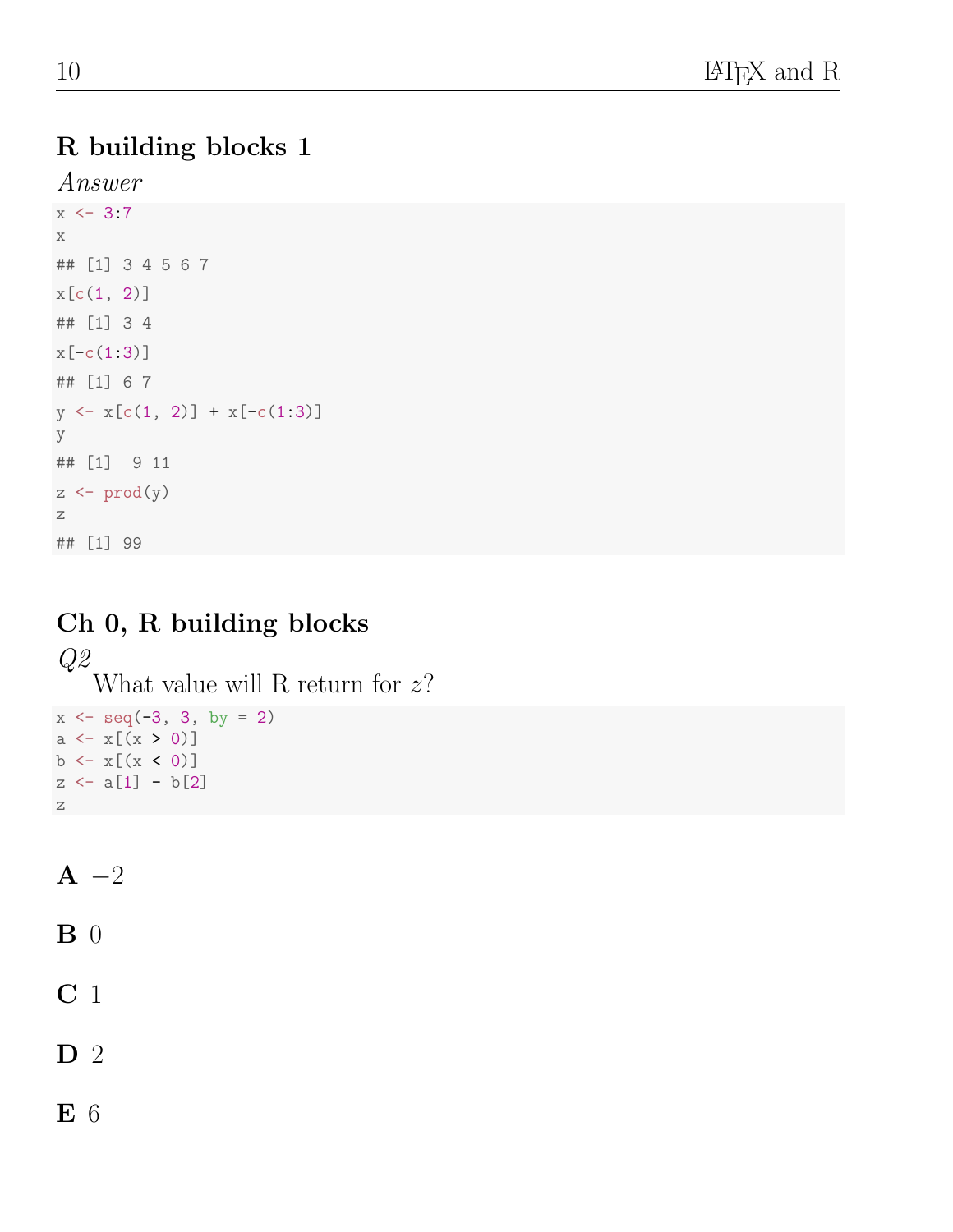# R building blocks 2

```
Answer
x \leftarrow \text{seq}(-3, 3, \text{ by } = 2)x
## [1] -3 -1 1 3
a \leftarrow x[(x > 0)]a
## [1] 1 3
b \leftarrow x[(x \leftarrow 0)]b
## [1] -3 -1
z \leftarrow a[1] - b[2]z
## [1] 2
```
[bottom=yellow!10,top=green!15] [step=8mm,color=gray!20]

# Clicker, Q3

What value will R return for  $z$ ?

```
a \leftarrow 2:-3b \leftarrow a[(a > 0) & (a \leftarrow 0)]d <- a[!(a > 1) & (a < -1)]z \leftarrow \text{sum}(c(b,d))z
```

```
E - 6
```
 $A - 3$ 

 $\mathbf{D}$  0

B 3

C 6

# R building blocks 3

Answer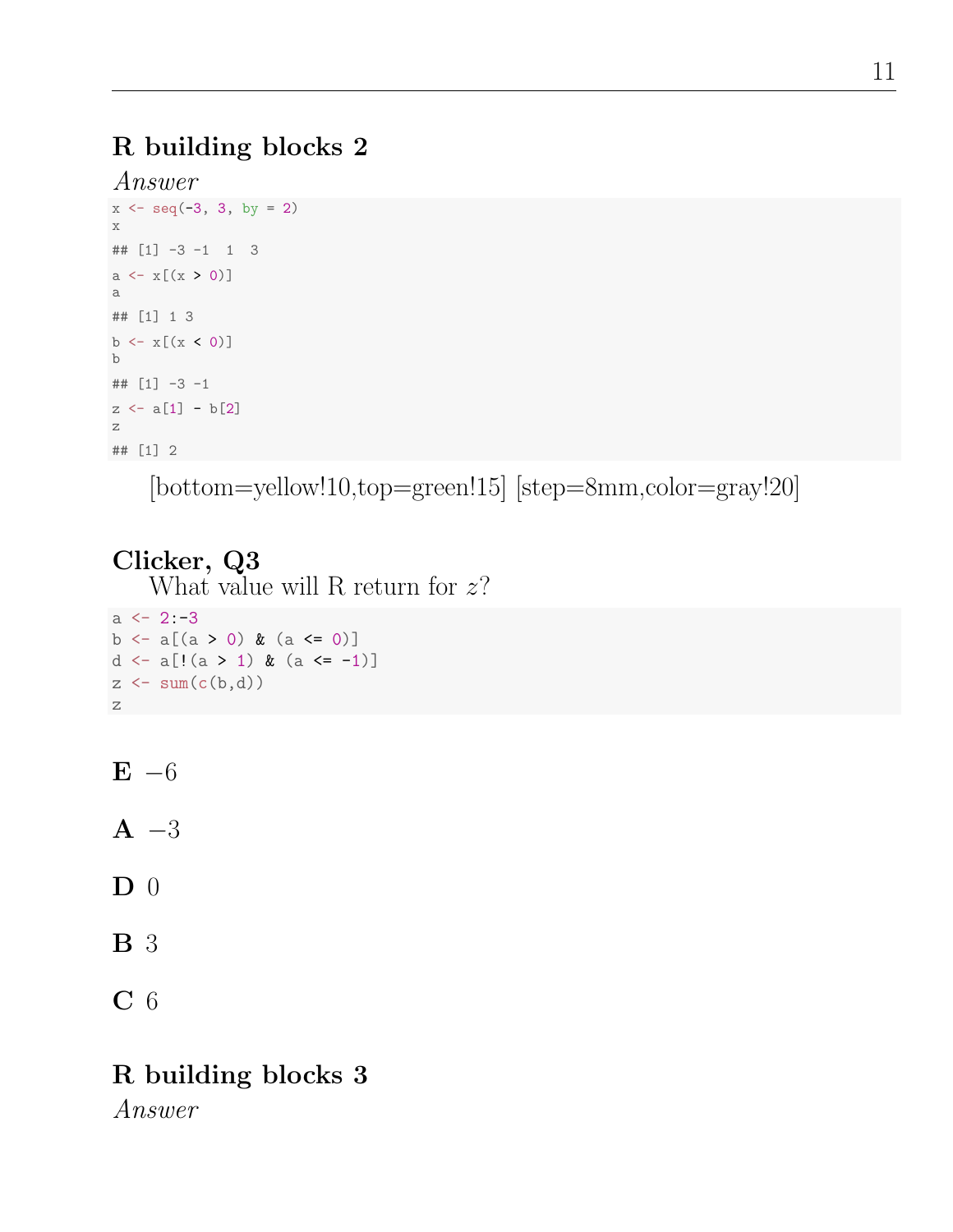```
a \leftarrow 2:-3a
## [1] 2 1 0 -1 -2 -3
a[(a > 0)]## [1] 2 1
a[(a \le 0)]\# [1] 0 -1 -2 -3
b \leftarrow a[(a > 0) & (a < 0)]b
## integer(0)
a[!(a > 1)]## [1] 1 0 -1 -2 -3
a[(a \le -1)]## [1] -1 -2 -3
d \leftarrow a[!(a > 1) & (a \leftarrow -1)]
d
## [1] -1 -2 -3
z \leftarrow \text{sum}(c(b,d))z
## [1] -6
```
# How'd you do?

- Outstanding Understanding the operations and how to put them together, without skipping steps.
- Good Understanding most of the small steps, missed a couple details.
- **Hang in there** Understanding some of the concepts but all the symbols make my eyes spin.

Reading and writing a new language takes work. You'll get better as you practice. Having a buddy to work with will help.

#### Summary

R commands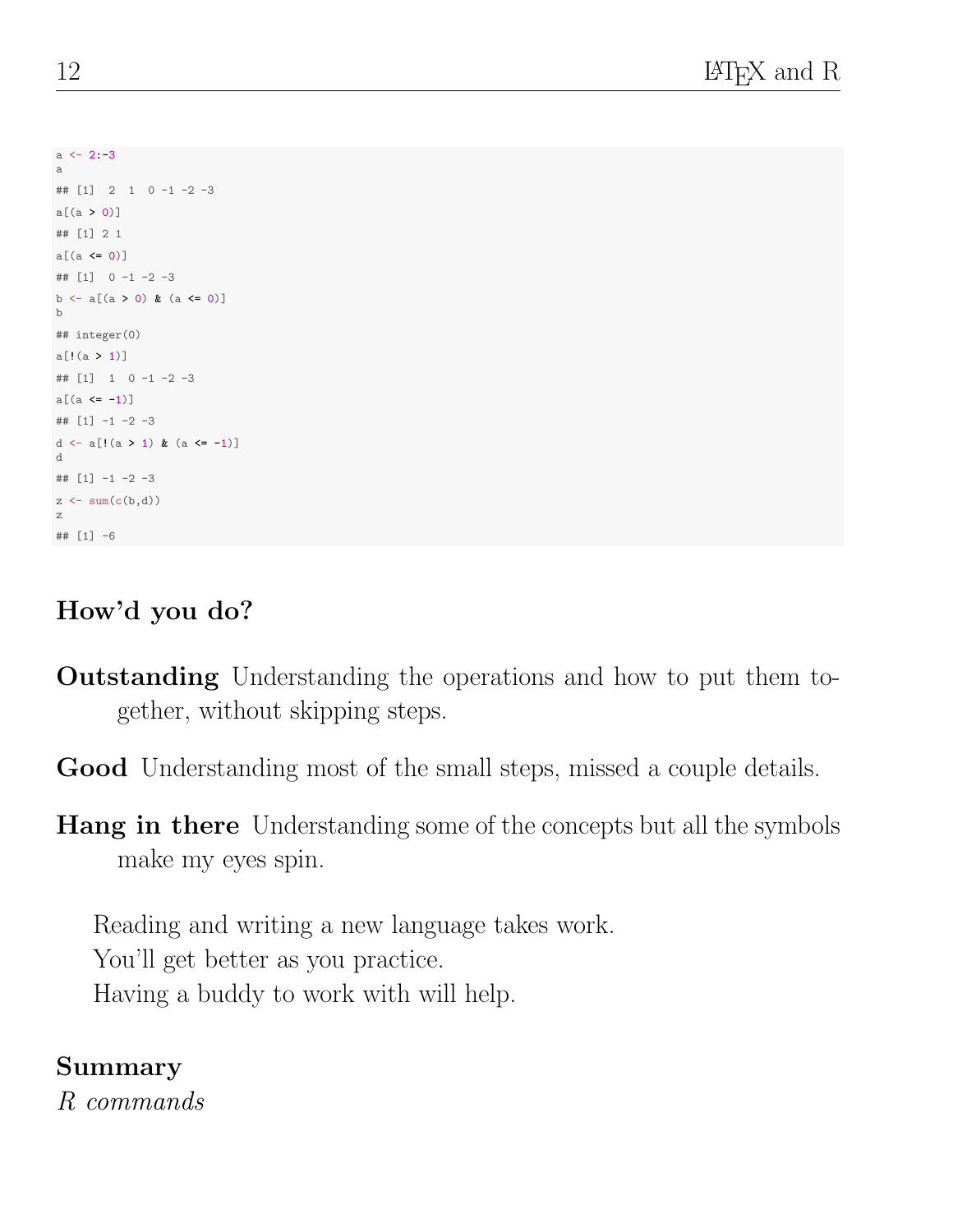```
# <-# + - * / \hat{ }# c()# seg() # by=, length=
# sum(), prod(), mean(), sd(), var(),# min(), median(), max(), range()
# a[]
# (a > 1), ==, !=, >, <, >=, <=, %in%
# &, |, !
# NA, mean(a, na.rm = TRUE), lis . na()
```
# Your turn

How's it going so far?

**Muddy** Any "muddy" points — anything that doesn't make sense yet?

Thumbs up Anything you really enjoyed or feel excited about?

# **LAT<sub>F</sub>X**

LATEX is a high-quality typesetting system; it includes features designed for the production of technical and scientific documentation. LAT<sub>EX</sub> is the *de facto* standard for the communication and publication of scientific documents. LATEX is available as free software.

# http://www.latex-project.org/

All files are plain text files. Images of many formats can be included.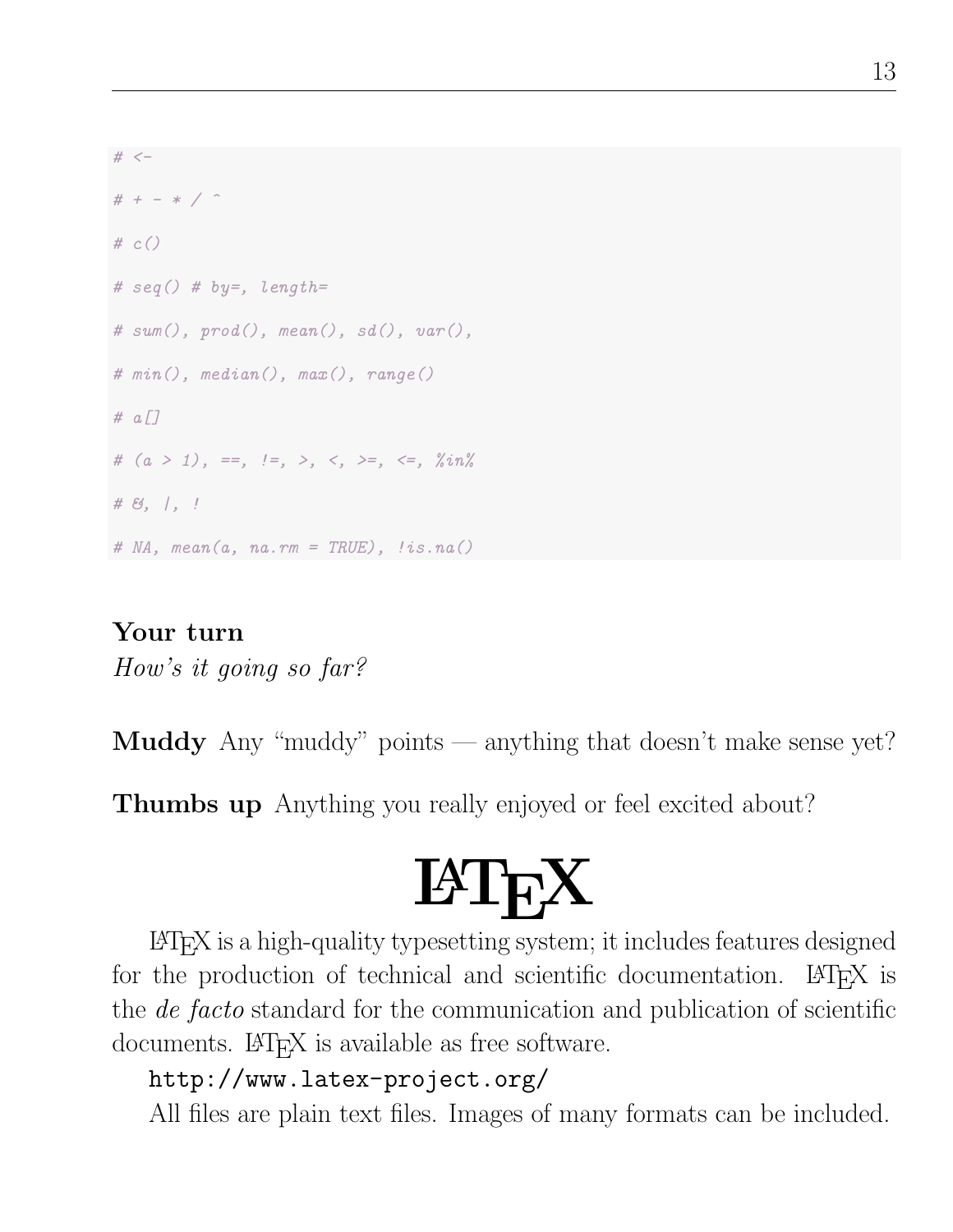# **LAT<sub>E</sub>X**

### Our first document

From the course website:

- 1. Download http://statacumen.com/teach/SC1/SC1\_LaTeX\_basic. tex
- 2. Open in Rstudio
- 3. Click "Compile PDF"
- 4. You've made your (possibly) first LAT<sub>EX</sub> document
- 5. Make some edits and recompile

# $\text{LFT}_F X + R + \text{knitr}$

### Embed code and results

Rstudio set-up for knitr:

- 1. Menu, Tools, Options
- 2. Sweave
- 3. Weave Rnw files using: knitr
- 4. Preview PDF: (System Viewer might be good)
- 5. Save options

From the course website:

1. Download http://statacumen.com/teach/SC1/SC1\_student\_ template.Rnw